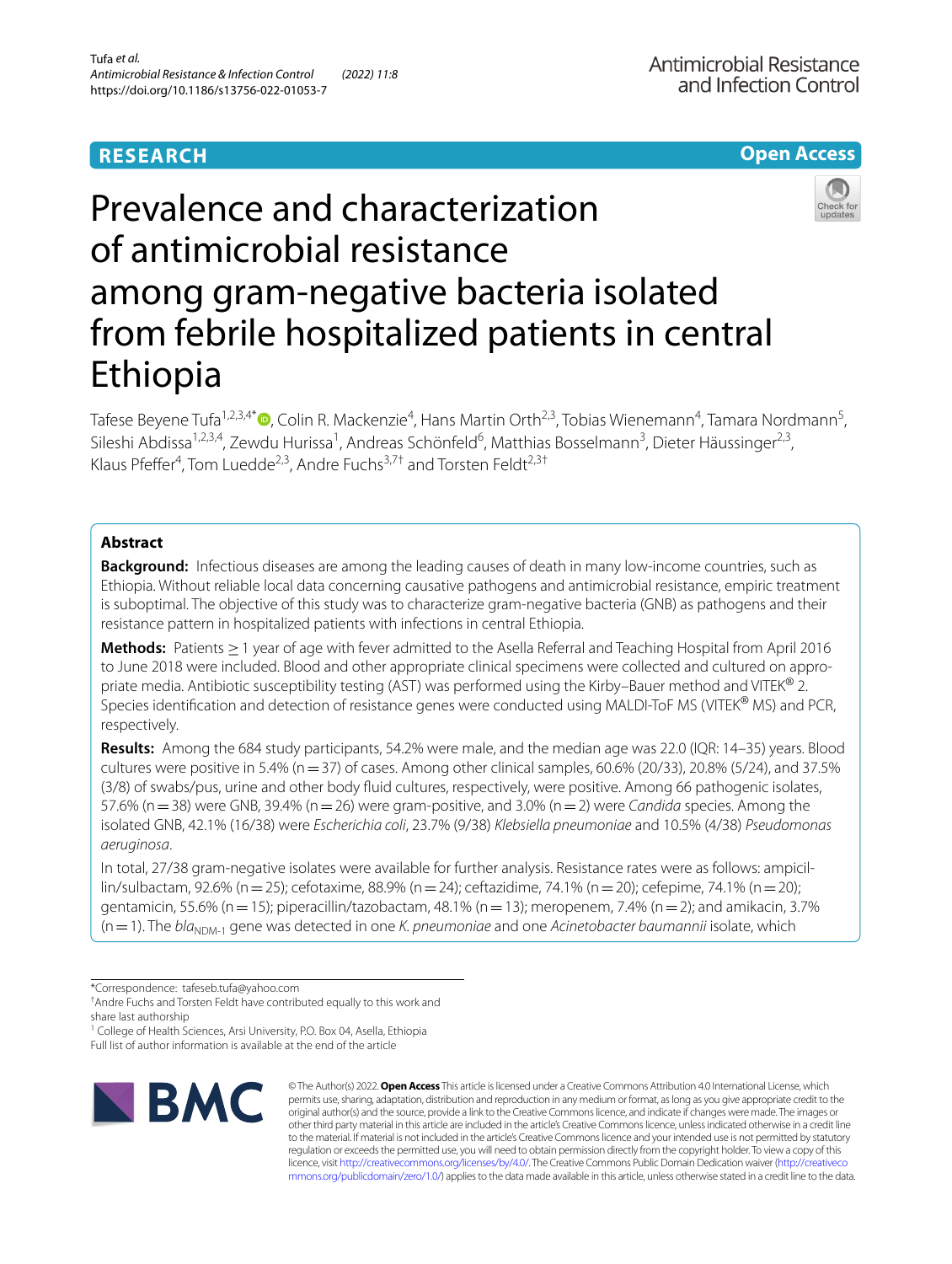carried an additional  $bI_{Q<sub>NA-51</sub>}$  gene. The ESBL enzymes were detected in 81.5% (n=22) of isolates as follows: TEM, 77.2% (n = 17); CTX-M-1 group, 68.2% (n = 15); SHV group, 27.3% (n = 6); and CTX-M-9 group, 9.1% (n = 2). Based on the in vitro antimicrobial susceptibility results, empiric treatment initiated in 13 of 18 (72.2%) patients was likely inefective.

**Conclusion:** We report a high prevalence of ESBL-producing bacteria (81.5%) and carbapenem resistance (7.4%), with more than half of GNB carrying two or more ESBL enzymes resulting in suboptimal empiric antibiotic therapy. These fndings indicate a need for local and national antimicrobial resistance surveillance and the strengthening of antimicrobial stewardship programs.

**Keywords:** Antimicrobial resistance, CTX-M-1, TEM, NDM-1, ESBL, Carbapenemase, Sub-Saharan Africa

## **Introduction**

Infectious diseases are among the leading causes of morbidity and mortality in many low-income countries, such as Ethiopia [\[1](#page-10-0)]. Bacterial sepsis is a severe complication of diferent infections caused by gram-negative bacteria (GNB), leading to high rates of mortality. Pneumonia, bacteremia, urinary tract infection, intra-abdominal infection and skin and soft tissue infection are the major GNB sources of infections [[2\]](#page-10-1).

The emerging multidrug resistance (MDR) in GNB has become a serious public health problem worldwide [[3\]](#page-10-2). A major driver of resistance in GNB is the horizontal transfer of mobile genetic elements carrying genes for extended-spectrum β-lactamases (ESBL) and/or carbapenemases  $[4]$  $[4]$ . These enzymes hydrolyze penicillins, third-generation cephalosporins (3GCs) and carbapenems. The most common ESBLs are cefotaximase (CTX-M-type), temoniera (TEM), and sulfhydryl reagent variable (SHV). Furthermore, the most prevalent carbapenemases are oxacillinases (OXA), namely, OXA-23, OXA-24/40, OXA-48, OXA-51, OXA-58, OXA-143, and OXA-235; *Klebsiella pneumoniae* carbapenemase (KPC); metallo-beta-lactamases (MBL), such as the New Delhi metallo-β-lactamase (NDM); imipenemase (IMP); and Verona imipenemase (VIM). These enzymes confer resistance to cephalosporins and carbapenems [\[5](#page-10-4), [6\]](#page-10-5).

Despite evidence for high rates of 3GC resistance among gram-negative isolates in many African countries, 3GCs are among the most commonly used antibiotics for the initial empiric treatment of severe infections and sepsis in sub-Saharan Africa (SSA). Data to estimate the mortality associated with antimicrobial resistance (AMR) in SSA are limited [\[7](#page-10-6)]. Implementation of antimicrobial stewardship (AMS) programs, improvement of antimicrobial susceptibility testing (AST) capacity, and provision of local and national AMR data for common bacterial pathogens should be given attention in these regions. Continued extensive empiric use of 3GC in the absence of AST might lead to a further decrease in antimicrobial activity and therefore increase the burden on the resource-limited health care systems of the countries affected [[8\]](#page-10-7). This development can also be observed locally, and previous investigations at the study site show that the efectiveness of the limited choice of available antimicrobials is diminished due to the high rate of ESBL-producing GNB [\[9\]](#page-10-8). Due to the increase in ESBLproducing GNB-associated infections that are difficult or impossible to treat under local circumstances, there is a growing need for strategies to improve the prudent use of antibiotics in this country [\[10,](#page-10-9) [11](#page-10-10)].

The lack of systematically acquired local data concerning both the causative organisms and common resistance patterns likely results in inefective empiric treatment and an unfavorable clinical outcome. Therefore, we assessed the rate and extent of drug resistance among GNB isolated from hospitalized patients with infectious diseases at a tertiary hospital in central Ethiopia and characterized the AMR genes.

## **Materials and methods**

## **Study design and inclusion**

This prospective operational research was conducted from April 2016 to June 2018 at the Asella Referral and Teaching Hospital (ARTH), a tertiary hospital in the town of Asella, located in the central part of Ethiopia. The bacterial cultures were performed in Ethiopia, and secondary and molecular biological investigations were performed in Germany.

During the study period, all patients  $\geq 1$  year of age presenting for treatment at ARTH with fever defned as body temperature  $>37.5$  °C according to tympanic meas-urement were offered inclusion in the study (Fig. [1](#page-2-0)). The eligible patients who fulfilled the inclusion criteria were identifed by a trained study team. After written informed consent was obtained from the patients or legal guardians, blood cultures (BCs) were drawn from all participants. Previously initiated antibiotic treatment was not an exclusion criterion. In addition to BC, appropriate clinical samples according to the patient's symptoms and the treating physician's decision were collected for further microbiological investigation, according to local standard operating procedures (SOPs) and national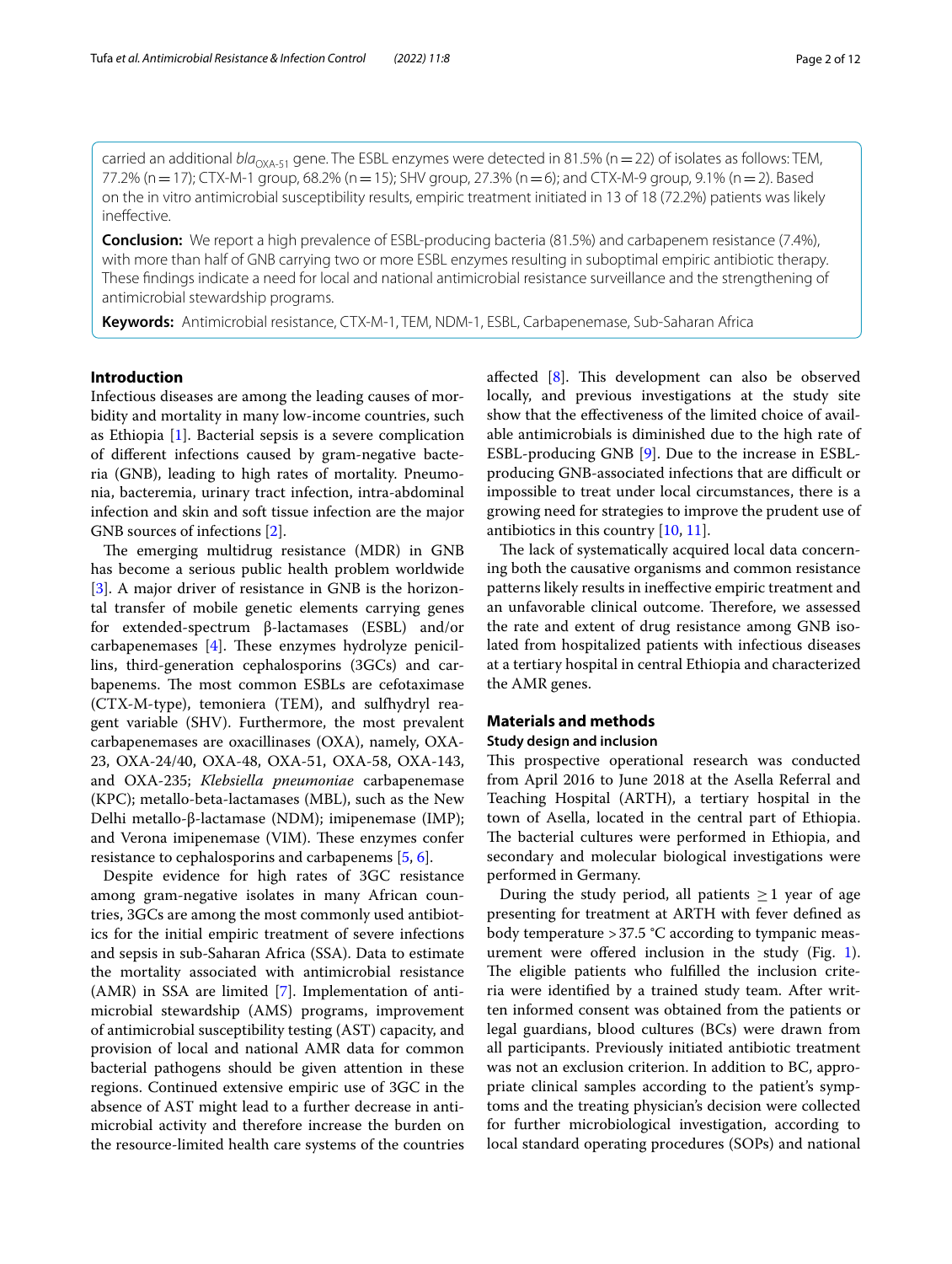

<span id="page-2-0"></span>treatment guidelines. Sociodemographic and clinical data were collected by using a standardized questionnaire.

## **Ethical approval and consent to participate**

The appropriate ethical review boards of Arsi University (reference number A/U/H/S/C/120/6443/2017), the Oromia Regional Health Bureau (reference number BEFO/ AHBTFH/1-8/2017), and Düsseldorf University Hospital (reference number 5729) approved the study. Ethical clearance for sample transportation between Ethiopia and Germany was obtained from the National Ethical Review Board of the Ministry of Science and Technology (reference number 310/204/2017). Before inclusion in the study, written informed consent to participate in the study was obtained from each participant or, in the case of minors, from their legal guardians.

## **Blood culture**

Approximately 5 ml of blood from each child and 10–20 ml from each adult participant was collected and inoculated into an aerobic blood culture bottle. For the frst 200 participants, we used in-house-produced blood culture bottles, and for the remaining participants, we used commercially available blood culture bottles (BacT/ALERT culture media bottles, bioMérieux, Marcy-l'Étoile, France). In both cases, we used the same incubator and did not fnd a signifcant diference in the positivity rates except for slightly more contaminants when using the in-house-produced blood culture bottles. The cultures were incubated at 37  $°C$  for a maximum

period of fve days. After 24 h and at the end of the incubation period, Gram staining and subculturing on blood, MacConkey, and chocolate agar in a candle jar or a 5%  $CO_2$ -enriched atmosphere were performed. Biochemical identifcation tests were subsequently performed based on the gram staining results. For GNB identifcation, the biochemical identifcation tests performed were oxidase, lactose, indole, mannitol, urease, triple sugar iron, citrate, and lysine decarboxylase, whereas for gram-positive bacteria, catalase, coagulase and hemolysis tests were used. Only one aerobic culture was performed per patient for in-house blood culture bottles, and a single pair (one aerobic and one anaerobic culture media bottle) was performed for BacT/ALERT blood culture bottles. Regular quality controls for sensitivity were performed by incubation of ATCC 25922 (*Escherichia [E.] coli*), ATCC 700603 (*Klebsiella [K.] pneumoniae*), ATCC 27853 (*Pseudomonas [P.] aeruginosa*), ATCC 747 (*Acinetobacter [A.] baumannii*) and ATCC 25923 (*Staphylococcus [S.] aureus*).

## **Urine culture**

In participants with possible urinary tract infection, midstream urine specimens were collected using sterile urine cups, and 1 μL of urine was inoculated onto blood and MacConkey agar. We used a semiquantitative urine culture method to interpret the results for female participants. Hence, after 24 h of incubation at 37 °C, bacterial colonies were further processed if the colony count was  $\geq 10^5$  CFU/mL.

#### **Swabs and other body fuid culture**

If the patient had abscesses or any wounds, swabs or aspirates of other body fuids were collected using appropriate sterile sampling devices (swabs, sterile syringes, etc.) and cultivated on blood and chocolate agar in a 5%  $CO<sub>2</sub>$ -enriched atmosphere. The isolates were further processed following the local laboratory's SOPs.

## **Antimicrobial susceptibility testing**

Following the identifcation of GNB, Kirby–Bauer AST was performed after cultivation on Mueller–Hinton agar. The procedure and interpretation followed the European Committee on Antimicrobial Susceptibility Testing (EUCAST) version 7.1 recommendations. The microbiological results were reported to the treating physicians at ARTH as soon as possible to ensure appropriate patient care.

## **Confrmation of species identifcation and antimicrobial susceptibility test**

Bacterial isolates were preserved at −80 °C in Microbank® vials (Pro-Lab Diagnostics Inc., Toronto, Canada). Subsequently, samples of all isolates were exported to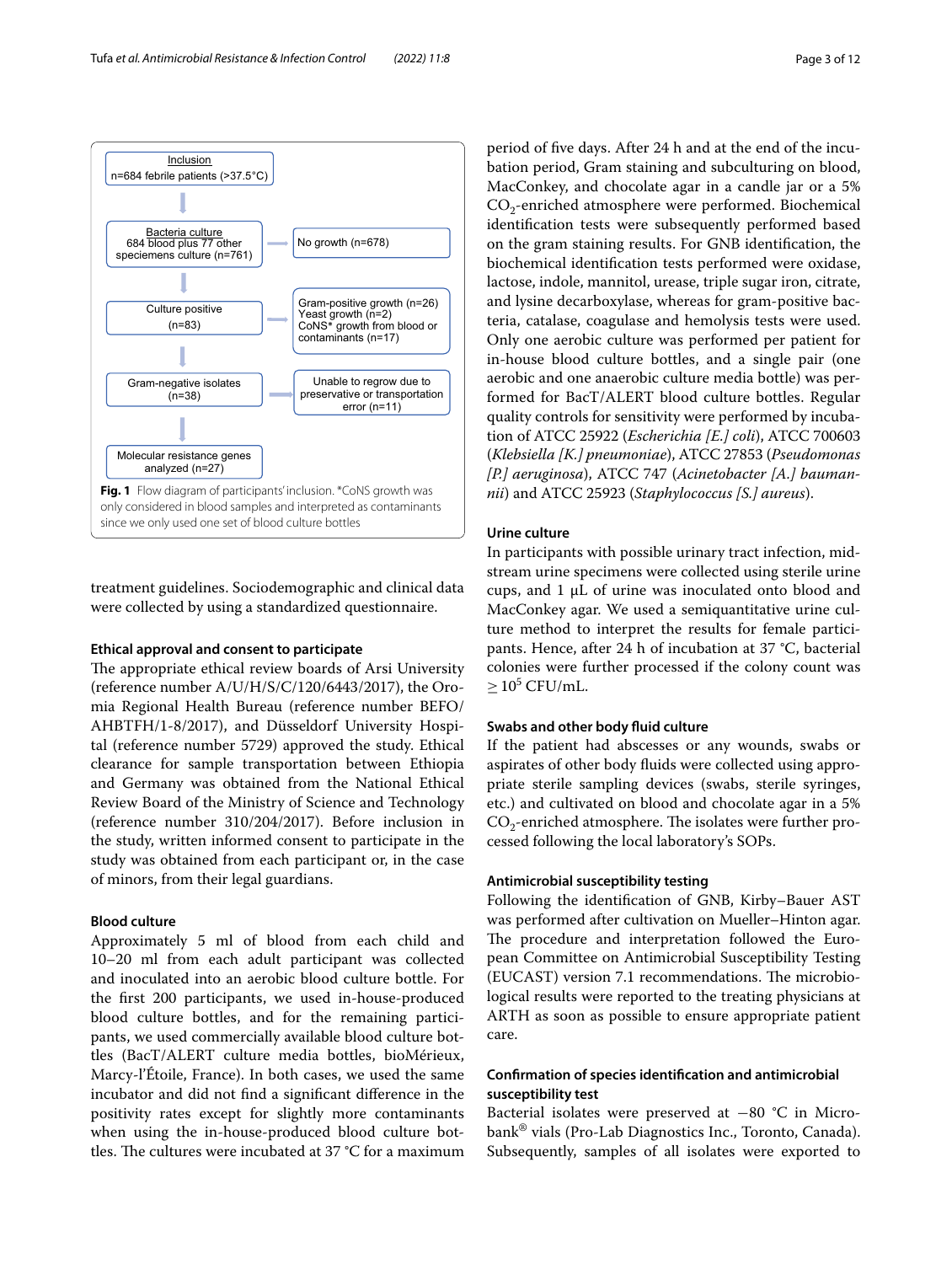Germany for confrmation of species identifcation and AST as well as molecular biological analysis of resistance mechanisms. Species identifcation was confrmed by using matrix-assisted laser desorption/ionization-time of flight (MALDI-TOF) mass spectrometry (Vitek<sup>®</sup> MS, bioMérieu), and the local AST result was confrmed by VITEK® 2 (bioMérieux). There were no significant discrepancies between the Kirby–Bauer and VITEK AST results. However, some discrepancies between the species identifcation according to the biochemical tests performed in Ethiopia and the MALDI-TOF results occurred. For instance, 81.5% (22/27) of GNB isolates were correctly identifed by biochemical tests performed in Ethiopia compared with the MALDI-TOF results.

## **ESBL and carbapenemase gene detection**

After identifcation and AST, GNB DNA was extracted by suspending a pure colony grown on MacConkey agar in 200  $\mu$ L of Tris–EDTA pH 8.0 buffer. The suspension was then heated at 95 °C for 20 min, followed by centrifugation at 10,000 rpm for 10 min. Then, 150  $\mu$ l of the supernatant was transferred into a new tube and stored at −20 °C until PCR testing could be performed.

All available GNB isolates were investigated by PCR (Fig. [1\)](#page-2-0). We used the PCR protocols described by Strauß et al. for identification of the β-lactamase *bla<sub>CTX-M</sub>*,  $bla<sub>SHV</sub>$  and  $bla<sub>TEM</sub>$  genes [\[12\]](#page-10-11) for all available GNB isolates and an in-house PCR protocol established for the detection of the carbapenemase genes *bal*<sub>IMP-1</sub>, *bal*<sub>VIM-1</sub>, *bal*<sub>VIM-2</sub>, *bla*<sub>GIM-1</sub>, *bla*<sub>OXA-23</sub>, *bla*<sub>OXA-24/40</sub>, *bla*<sub>OXA-58</sub>,  $bla_{\text{NDM-1}}$  and  $bla_{\text{OXA-51}}$ , as described by Wendel et al. [\[13](#page-10-12), [14\]](#page-10-13) (Table [1\)](#page-3-0) for strains that were resistant to imipenem/ meropenem according to the AST results.

## **Data analysis**

Data were entered and analyzed using IBM SPSS Statistics for Windows version 25 (IBM Corp., Armonk, NY, USA). Fisher's exact and Pearson's chi-squared tests were used for the analysis of quantitative variables, and the mean, median and standard deviation were used for continuous variables. Diferences were considered statistically significant at  $p < 0.05$ .

## *Quality control*

For quality control, the control strains listed in Table [2](#page-3-1) were used during the resistance gene analysis.

## **Results**

In total, 684 study participants were included; 54.2% were male, and the median age was 22 years (interquartile range: 14–35 years). More than half of the participants were from rural areas, and 167 (24.4%) could not read or write (Table [3\)](#page-4-0).

<span id="page-3-0"></span>**Table 1** Oligonucleotide sequences of the primer pairs used for molecular resistance gene detection

| AGCCGCTTGAGCAAATTAAAC<br>$bla_{SHV}$ (F)<br>786<br>$[12]$<br><b>GTTGCCAGTGCTCGATCAGC</b><br>$bla_{SHV}$ (R)<br>CATTTCCGTGTCGCCCTTATTC<br>$bla_{\text{TEM}}$ (F)<br>846<br>[12] |  |
|--------------------------------------------------------------------------------------------------------------------------------------------------------------------------------|--|
|                                                                                                                                                                                |  |
|                                                                                                                                                                                |  |
|                                                                                                                                                                                |  |
| CCAATGCTTAATCAGTGAGGC<br>$bla_{\text{TEM}}$ (R)                                                                                                                                |  |
| CGTCACGCTGTTGTTAGGAA<br>781<br>$[12]$<br>bla <sub>ctx-M-1</sub> (F)                                                                                                            |  |
| ACGGCTTTCTGCCTTAGGTT<br>bla <sub>ctx-M-1</sub> (R)                                                                                                                             |  |
| CTCAGAGCATTCGCCGCTCA<br>843<br>$[12]$<br>bla <sub>cty-M-2</sub> (F)                                                                                                            |  |
| CCGCCGCAGCCAGAATATCC<br>$bla_{CTX-M-2}$ (R)                                                                                                                                    |  |
| GCGCATGGTGACAAAGAGAGT<br>876<br>[12]<br>bla <sub>CTX-M-9</sub> (F)<br>GCAA                                                                                                     |  |
| GTTACAGCCCTTCGGCGATGA<br><i>bla<sub>CTX-M-9</sub></i> (R)<br>TTC                                                                                                               |  |
| CGG CAT CACCGA GAT TGC<br>732<br>$[13]$<br><i>bla</i> <sub>NDM-1</sub> (F)                                                                                                     |  |
| CACCGA CAT CGC TTTTGGT<br>$bla_{NDM-1}$ (R)                                                                                                                                    |  |
| TGT CTAAGGAAGTGAAGCGTG<br>112<br>[14]<br><i>bla</i> <sub>OXA-51</sub> (F)                                                                                                      |  |
| AACTGTGCCTCTTGCTGAG<br>bla <sub>OXA-51</sub> (R)                                                                                                                               |  |

*F* forward, *R* reverse, *bp* base pairs

<span id="page-3-1"></span>**Table 2** Control strains used for resistance gene analysis

|               |     | Resistance gene Base pairs Bacterial species | <b>ATCC number</b> |
|---------------|-----|----------------------------------------------|--------------------|
| SHV group     | 780 | Klebsiella pneumoniae                        | NR7-02718          |
| TEM group     | 860 | Klebsiella oxytoca                           | NR7 09574          |
| CTX-M-1 group | 688 | Escherichia coli                             | NR7-04944          |
| CTX-M-2 group | 404 | Escherichia coli                             | NR7-09082          |
| CTX-M-9 group | 561 | Escherichia coli                             | NR7 00552          |
| NDM-1         | 180 | Klebsiella pneumoniae                        | $JS-37$            |
| $OXA-51$      | 112 | Acinetobacter bauman-<br>nii                 | DMBF-4             |

## **Bacterial cultures**

The overall bacterial detection rate across all sample materials was 10.9% (83/761). In 8.7% (n = 66), the isolated bacterium was considered a pathogen, and in 2.2%  $(n=17)$ , coagulase-negative staphylococci (CoNS) were isolated and considered clinically irrelevant because of the high likelihood of contamination. The overall blood culture positivity rate was 5.4% (37/684), among which 51.4% ( $n=19$ ) were GNB. The overall detection rates in other clinical samples, namely, swabs/pus, urine, and other body fuids, were 60.6% (20/33), 20.8% (5/24), and 37.5% (3/8), respectively. Out of 12 cultured cerebrospinal fuid samples, only one revealed growth of the pathogen *Neisseria meningitidis* (*N. meningitidis*). Overall, 66 pathogenic bacteria were isolated from a total of 761 diferent clinical samples. Of those, 57.6%  $(n=38)$  were GNB, 39.4%  $(n=26)$  were gram-positive, and 3% (n=2) were *Candida* species. *Staphylococcus*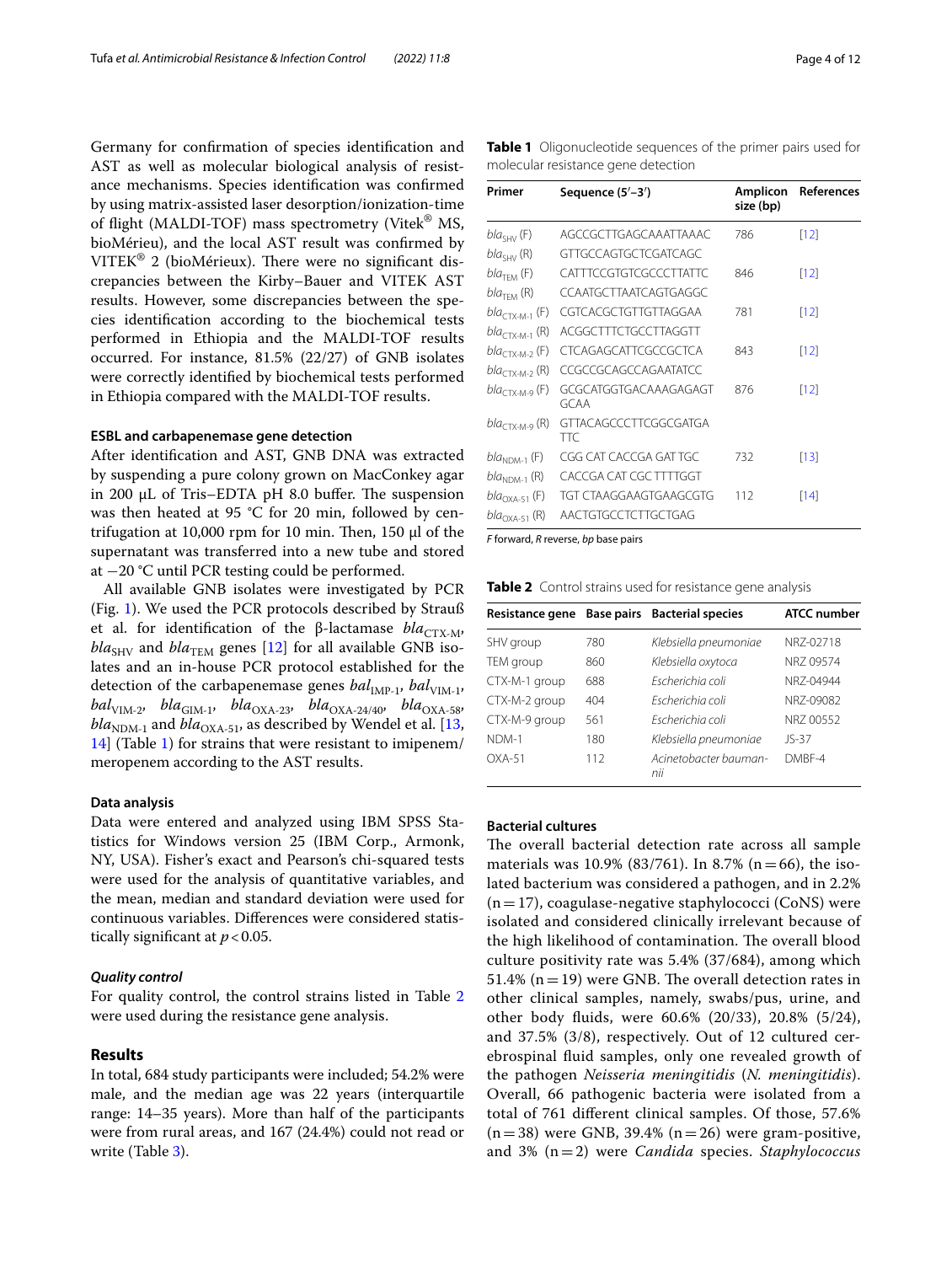| Sociodemographic characteristics |                               | <b>Numbers</b> | Percentage (%) |  |
|----------------------------------|-------------------------------|----------------|----------------|--|
| Sex                              | Male                          | 371            | 54.2           |  |
| Age                              | $1 - 15$                      | 190            | 27.8           |  |
|                                  | $16 - 30$                     | 286            | 41.8           |  |
|                                  | $31 - 45$                     | 110            | 16.1           |  |
|                                  | $46 - 60$                     | 51             | 7.5            |  |
|                                  | >60                           | 47             | 6.9            |  |
| Area of residence                | Rural                         | 396            | 57.9           |  |
|                                  | Urban                         | 288            | 42.1           |  |
| <b>Educational status</b>        | Illiterate                    | 167            | 24.4           |  |
|                                  | Literate                      | 434            | 63.5           |  |
|                                  | Children below school age     | 83             | 12.1           |  |
| Patient settings                 | Internal medicine ward        | 129            | 18.9           |  |
|                                  | Pediatric ward                | 131            | 19.2           |  |
|                                  | Surgical and Gynecology wards | 47             | 6.9            |  |
|                                  | Emergency OPD                 | 347            | 50.7           |  |
|                                  | ICU                           | 30             | 4.4            |  |

<span id="page-4-0"></span>**Table 3** Sociodemographic characteristics of study participants

*ICU* intensive care unit, *OPD* outpatient department

<span id="page-4-1"></span>**Table 4** Frequencies of isolated GNB isolates from diferent clinical samples from the study participants ( $n=38$ )

| <b>Bacterial species</b>   | <b>Number</b> | Percentage (%) |
|----------------------------|---------------|----------------|
| Escherichia coli           | 16            | 42.1           |
| Klebsiella pneumoniae      | 9             | 23.7           |
| Pseudomonas aeruginosa     | 4             | 10.5           |
| Salmonella typhi           | 2             | 5.3            |
| Enterobacter spp.          | 2             | 5.3            |
| Acinetobacter baumannii    |               | 2.6            |
| Neisseria meningitidis     |               | 2.6            |
| Raoultella ornithinolytica |               | 2.6            |
| Raoultella planticola      |               | 2.6            |
| Serratia spp.              |               | 2.6            |

*aureus* and *E. coli* were the most prevalent isolates among the gram-positive and gram-negative isolates, respectively. Among the 38 g-negative isolates, 42.1% (n=16) were *E. coli*, 23.7% (n=9) were *K. pneumoniae,* and 10.5% (n=4) were *P. aeruginosa* (for further details see Table [4\)](#page-4-1).

As indicated in Table [5](#page-5-0), among all clinical samples, bacterial growth was identifed signifcantly more often among patients with skin and soft tissue infections (SSTIs) (*p* < 0.001). Although not statistically signifcant, samples from patients with a leukocyte count > 12,000 or < 4000 cells/ $\mu$ L tended to be more likely to reveal bacterial growth  $(p=0.07)$ . On the other hand, BCs from patients with a diagnosis of acute febrile illness of unknown source were least likely to verify bacteremia compared with other symptoms  $(p=0.005)$ . Being HIV positive had no statistically signifcant efect on the blood culture positivity rate  $(p=0.85)$ . There was no statistically significant difference between the mean value of C-reactive protein (CRP) in positive and negative BCs (mean CRP 71.7 mg/L vs. 64.6 mg/L;  $p = 0.20$ ).

Regarding the culture positivity rate among diferent clinical samples, there was no signifcant diference between the positivity rates of gram-positive or gramnegative isolates. See Table [6](#page-5-1) for details.

## **Antimicrobial susceptibility testing**

In total, 27 gram-negative isolates were available for susceptibility testing with VITEK<sup>®</sup> 2. Among those, the resistance rates against commonly used antibiotics at the study site were as follows: ampicillin/sulbactam, 93.3%  $(n=21)$ ; cefotaxime, 88.9%  $(n=24)$ ; ceftazidime, 74.1%  $(n=20)$ ; cefepime, 74.1%  $(n=20)$ ; ciprofloxacin, 70.4%  $(n=19)$ ; and gentamicin, 63.0%  $(n=17)$ . The resistance rates against rarely used antibiotics were  $48.1\%$  (n=13) for piperacillin/tazobactam and 7.4% ( $n=2$ ) for meropenem. Only one case of amikacin resistance was detected among all 27 isolates (Table [7](#page-6-0)).

## **Resistance genes**

The overall frequencies of ESBL and carbapenemase detection among the isolated GNB were 81.5% (22/27) and 7.4% (2/27), respectively. In 55.6% of cases (n=15), more than one ESBL enzyme was detected in the isolated GNB. The different ESBL enzymes were characterized as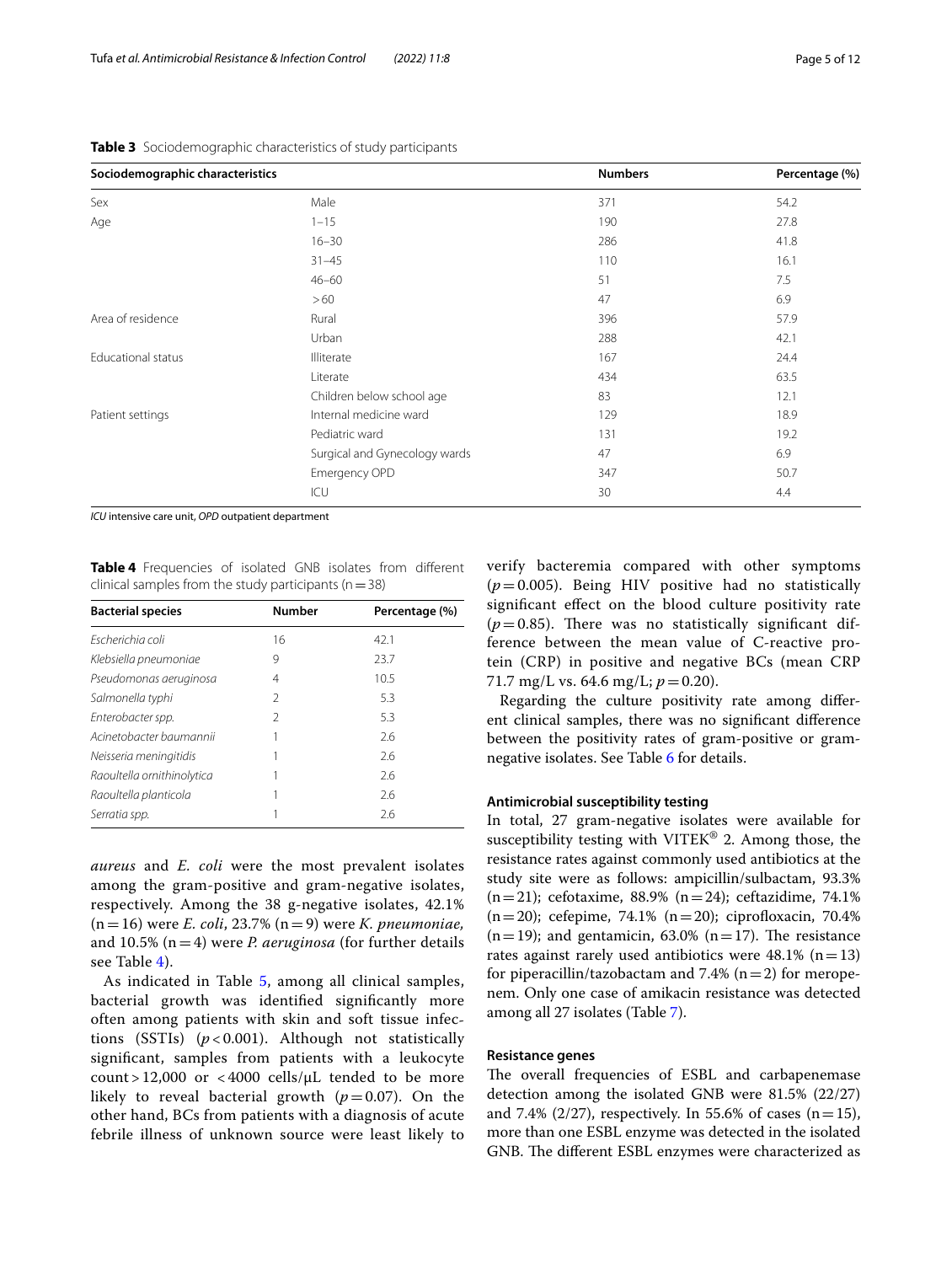<span id="page-5-0"></span>**Table 5** Culture positivity rate according to clinical diagnosis, source of infection and laboratory parameters

| Infectious focus/laboratory parameters                  | Culture positive ( $N = 66$ ) | Culture negative ( $N = 618$ ) | p value |
|---------------------------------------------------------|-------------------------------|--------------------------------|---------|
|                                                         | % (n)                         | % (n)                          |         |
| Pneumonia/RTI ( $n = 165$ )                             | 19.7(13)                      | 24.6 (152)                     | 0.38    |
| Urinary tract infections ( $n = 30$ )                   | 7.6(5)                        | 4.4(25)                        | 0.20    |
| Meningitis/encephalitis ( $n = 57$ )                    | 6.1(4)                        | 8.6(53)                        | 0.48    |
| $GIT$ /hepatitis (n = 43)                               | 6.1(4)                        | 6.3(39)                        | 0.94    |
| SSTIs $(n=52)$                                          | 28.8 (19)                     | 5.3(33)                        | < 0.001 |
| Acute febrile illness with unknown source ( $n = 264$ ) | 22.7(15)                      | 40.3 (249)                     | 0.005   |
| Sepsis* $(n=32)$                                        | 4.5(3)                        | 4.7(29)                        | 0.96    |
| HIV seropositivity ( $n = 58$ )                         | 9.1(6)                        | 8.4(52)                        | 0.85    |
| Leukocyte count $> 12,000$ or $< 4000/\mu L$ (n = 218)  | 42.4 (28)                     | 30.7 (190)                     | 0.07    |
|                                                         | Mean                          | Mean                           |         |
| CRP in mg/L                                             | 71.7                          | 64.6                           | 0.20    |

*RTIs* respiratory tract infections, *SSTI* skin and soft tissue infection, *GITI* gastrointestinal tract infection, *CRP* C-reactive protein

\*According to the clinician's diagnosis, regardless of the focus of the infection

<span id="page-5-1"></span>**Table 6** Culture positivity rates among the different clinical samples

| Clinical sample                                               | <b>Culture negative</b> | <b>Culture positive</b>            |                             |  |
|---------------------------------------------------------------|-------------------------|------------------------------------|-----------------------------|--|
|                                                               |                         | Gram-<br>negative<br>isolate % (n) | Other<br>isolates*<br>% (n) |  |
| All samples ( $n = 761$ )                                     | 91.3 (695)              | 5.0(38)                            | 3.7(28)                     |  |
| $Blood* (n = 684)$                                            | 94.6 (647)              | 2.9(20)                            | 2.5(17)                     |  |
| Urine $(n=24)$                                                | 79.2 (19)               | 12.5(3)                            | 8.3(2)                      |  |
| Swab or pus of infected<br>skin lesion or abscess<br>$(n=33)$ | 33.3(11)                | 36.4(12)                           | 24.2(8)                     |  |
| $CSF (n = 12)$                                                | 91.7(11)                | 8,3(1)                             |                             |  |
| Other body fluids<br>$(n=8)$                                  | 62.5(5)                 | 25.0(2)                            | (1)                         |  |

 $*$ Gram-positive bacteria (n = 26) and two Candida spp. microbes (yeasts) isolated from blood were considered

TEM (n=17, 77.3%), CTX-M-1 group (n=15, 68.2%), SHV group ( $n=6$ , 27.3%) and CTX-M-9 group ( $n=2$ , 9.1%). Both CTX-M-1-type and SHV-type were detected in 5/6 (83.3%) of the *K. pneumoniae* isolates, whereas the SHV group was detected only in 1/13 of the *E. coli* isolates. In *E. coli*, only the CTX-M-1 group was common (see Table [8](#page-7-0)). Regarding carbapenemases, a single  $bla_{NDM-1}$  from one isolated *K. pneumoniae* and a combination of  $bla_{\text{NDM-1}}$  plus  $bla_{\text{OXA-51}}$  from an isolate of *A*. *baumannii* were detected.

### **Efectiveness of empiric antibiotic treatment**

The results of the locally performed Kirby–Bauer disc diffusion test were available from 25 study participants with *E. coli* and *K. pneumoniae* isolates. Eighteen of these 25 study participants received empirically initiated antibiotic treatment at the time of sampling. The Kirby–Bauer AST revealed high levels of resistance against commonly used antibiotics, rendering 72.2% (13/18) of the initiated antibiotic treatments likely to be inefective. In particular, 72.0% (18/25) of the isolated GNB were resistant to 3GC, 60.0% (15/25) to fuoroquinolones and 48.0% (12/25) to gentamicin. The results of the initial clinical evaluation, empiric antibiotic treatment and AST results according to the Kirby–Bauer disc difusion test are summarized below (Table [9](#page-8-0)).

## **Discussion**

To date, infectious diseases are one of the most common causes of morbidity and mortality in resource-limited settings, such as Ethiopia  $[1]$  $[1]$ , but the availability of epidemiological data about causative pathogens and the distribution of AMR remains limited. In this study, we found a high rate of MDR in GNB isolated from febrile patients. As previously described in Uganda, MDR GNB is the main cause of sepsis in febrile cancer patients, with more than 50% of sepsis episodes being caused by *E. coli* infections [[15\]](#page-10-14). Similar to these fndings and to the fndings of Wasihun et al. (2015) and Moges et al. (2021) from northern Ethiopia [[16,](#page-10-15) [17\]](#page-10-16), *E. coli* was the most prevalent isolated GNB in our study.

The culture positivity rate of 5.4% from BCs was low, which might partially be explained by the fact that the causative pathogen was noncultivable in a proportion of patients (hemoparasites, viruses, or noncultivable bacteria). Similar fndings were reported in South Africa [[18\]](#page-10-17). In patients with febrile illness with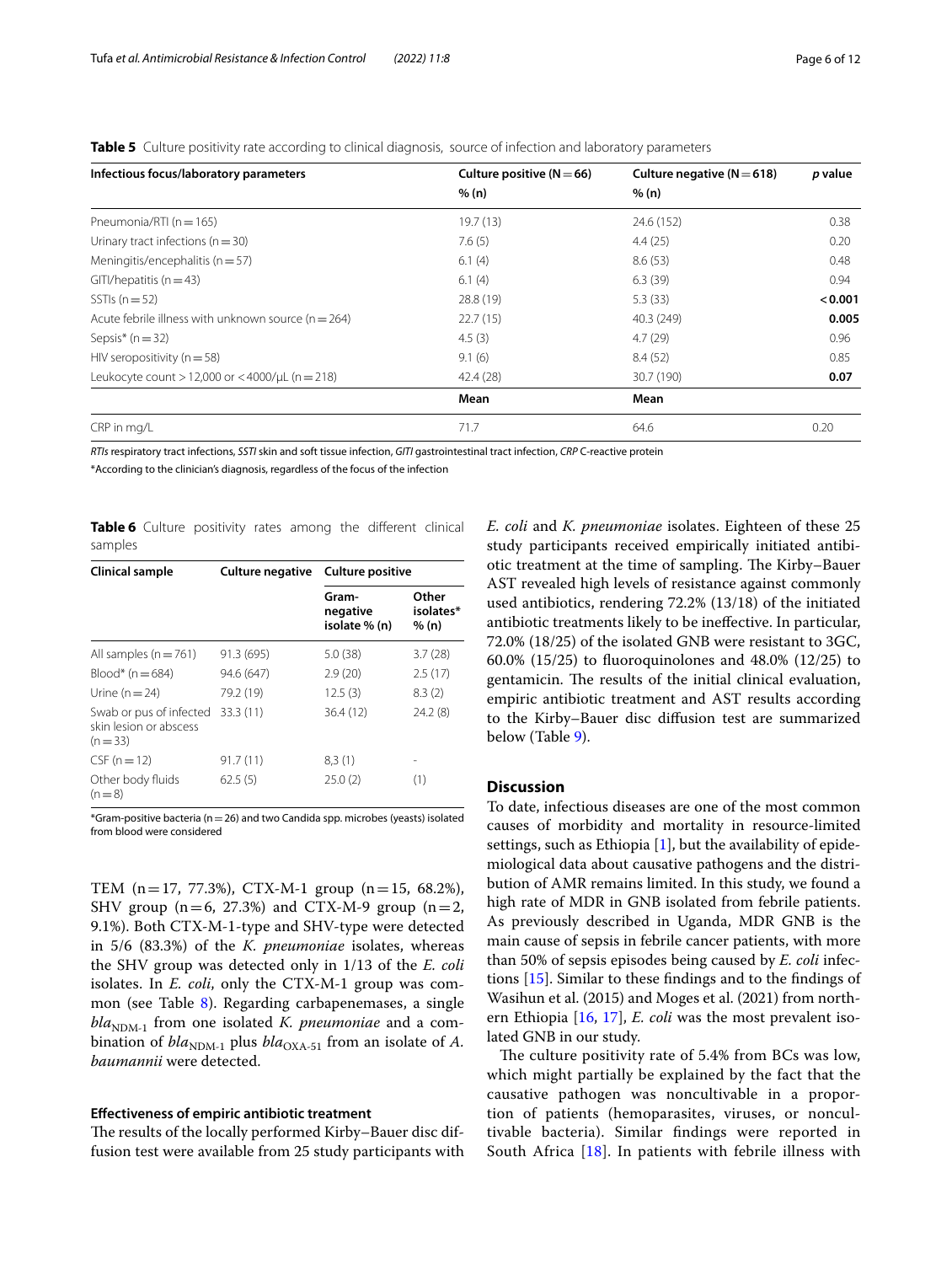|                                                 |                             | Table 7 Antibiotic resistance rate of Gram-negative i                         | solates                     |                                                               |             |                                                       |             |                                     |          |                                             |             |
|-------------------------------------------------|-----------------------------|-------------------------------------------------------------------------------|-----------------------------|---------------------------------------------------------------|-------------|-------------------------------------------------------|-------------|-------------------------------------|----------|---------------------------------------------|-------------|
| Bacterial species Ampicillin Ampicillin/        |                             | sulbactam                                                                     | iperacillin<br>۵            | tazobactam<br>Piperacillin/                                   |             | Cefotaxime Ceftazidime Cefepime                       |             |                                     |          | Meropenem Amikacin Gentamicin Ciprofloxacin |             |
| Escherichia coli<br>$(n = 13)$                  | 92.3% (12/13) 92.3% (12/13) |                                                                               | 92.3% (12/13) 69.2% (9/13)  |                                                               |             | 84.6% (11/13) 84.6% (11/13) 84.6% (11/13) 0% (0/13)   |             |                                     |          | 0% (0/13) 53.8% (7/13) 23.1% (3/13)         |             |
| Klebsiella pneumo- 100% (6/6)<br>$nice$ (n = 6) |                             | 100% (6/6)                                                                    | 100% (6/6)                  | 50.0% (3/6)                                                   | 100% (6/6)  | 100% (6/6)                                            | 100% (6/6)  | 16.7% (1/6) 16.7% (1/6) 83.3% (5/6) |          |                                             | 50.0% (3/6) |
| Pseudomonas aer-<br>$uginosa(n=4)$              |                             |                                                                               | 50.0% (2/4)                 | 0% (0/4)                                                      | 100% (4/4)  | 50.0% (2/4)                                           | 50.0% (2/4) | 0% (0/4)                            | 0% (0/4) | 25.0% (1/4)                                 | 75.0% (3/4) |
| Other ( $n = 4$ )                               | 75.0% (3/4)                 | 75.0% (3/4)                                                                   | 75.0% (3/4) 25.0% (1/4)     |                                                               | 75.0% (3/4) | 25.0% (1/4) 25.0% (1/4) 25.0% (1/4) 0% (0/4)          |             |                                     |          | 50.0% (2/4)                                 | 75.0% (3/4) |
| Total ( $n = 27$ )                              | 91.3% (21/23) 91.3% (21/23) |                                                                               | 85.2% (23/27) 48.1% (13/27) |                                                               |             | 88.9% (24/27) 74.1% (20/27) 74.1% (20/27) 7.4% (2/27) |             |                                     |          | 3.7% (1/27) 63.0% (17/27) 70.4% (19/27)     |             |
|                                                 |                             | Others: Raoultella ornithinolytica ( $n = 1$ ); Raoultella planticola ( $n =$ |                             | 1); Salmonella Typhi (n = 1); Acinetobacter baumannii (n = 1) |             |                                                       |             |                                     |          |                                             |             |

<span id="page-6-0"></span>

|   | ¢<br>j                     |   |
|---|----------------------------|---|
|   | Ì<br>ţ                     |   |
|   | ¢                          |   |
|   | i<br>Ĵ                     |   |
|   | ¢<br>¢                     | 1 |
|   | i<br>ś                     |   |
| I | j<br>j                     |   |
| ł | Ì                          |   |
|   | ¢<br>į<br>í                |   |
|   | $\mathbf$<br>i             |   |
|   | <b>CONTINUES</b><br>١<br>١ |   |
|   |                            |   |
|   | ţ                          |   |
|   | Ì<br>¢                     |   |
|   | î<br>ļ                     |   |
|   |                            |   |
|   |                            |   |
|   |                            |   |
|   | l                          |   |
|   |                            |   |

Tufa *et al. Antimicrobial Resistance & Infection Control (2022) 11:8* Page 7 of 12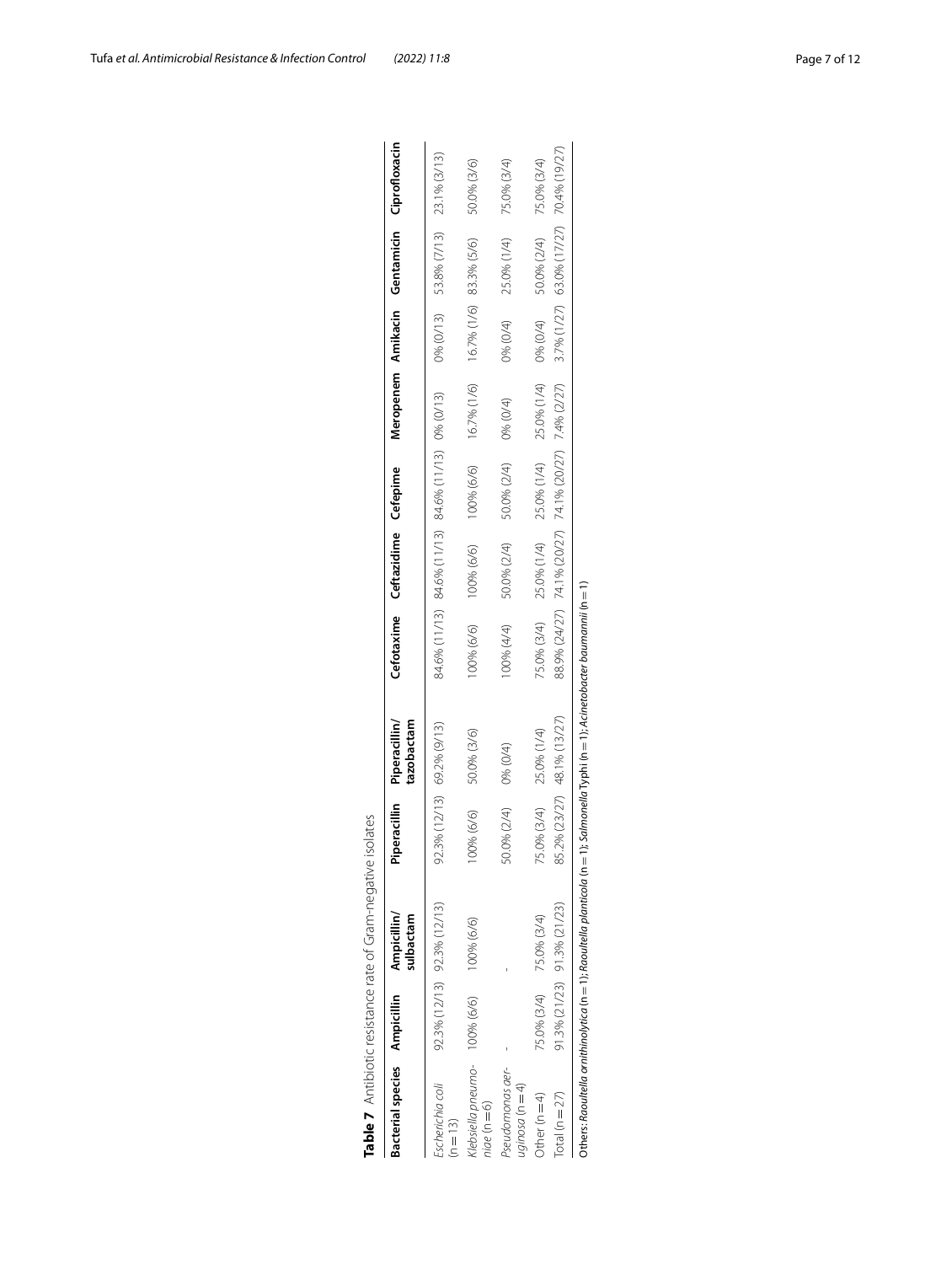<span id="page-7-0"></span>

|  |  |  |  |  | Table 8 Characterization and frequency of detected ESBL and carbapenemase enzymes among the Gram-negative isolates |
|--|--|--|--|--|--------------------------------------------------------------------------------------------------------------------|
|--|--|--|--|--|--------------------------------------------------------------------------------------------------------------------|

| <b>Bacterial species</b>  | Resistance genes % (n) |               |           |           |               |                   |          |               |  |  |
|---------------------------|------------------------|---------------|-----------|-----------|---------------|-------------------|----------|---------------|--|--|
|                           | <b>ESBL enzymes</b>    |               |           |           |               | <b>CP</b> enzymes |          |               |  |  |
|                           | <b>Anv ESBL</b>        | CTX-M-1 group | TEM-group | SHV-group | CTX-M-9 group | Any CP            | NDM-1    | <b>OXA-51</b> |  |  |
| $E$ . coli (n = 13)       | 92.3(12)               | 69.2(9)       | 76.9 (10) | 7.7(1)    | 0             | 0                 | 0        | $\mathbf 0$   |  |  |
| K. pneumoniae $(n=6)$     | 100 (6)                | 83.3(5)       | 50.0(3)   | 83.3(5)   | 0             | 16.7(1)           | 16.7(1)  | 0             |  |  |
| P. aeruginosa ( $n = 4$ ) | 50.0(2)                | 25.0(1)       | 50.0(2)   | $\Omega$  |               | 0                 | $\Omega$ | 0             |  |  |
| Other* $(n=4)$            | 75.0(3)                | $\mathbf 0$   | 50.0(2)   | 0         | 50.0(2)       | 25.0(1)           | 25.0(1)  | 25.0(1)       |  |  |
| All GNB $(n=27)$          | 81.5(22)               | 55.6(15)      | 63.0 (17) | 22.2(6)   | 7.4(2)        | 7.4(2)            | 7.4(2)   | 3.7(1)        |  |  |

*CP* carbapenemase

\*Other isolates*: R. planticola* (n=1) *and R. ornithinolytica* (n=1): both positive for CTX-M-9 group; *Salmonella* Typhi *(*n=1): no ESBL- or CPE-production; *and A. baumannii* (n=1): positive for OXA-51 and NDM-1

an unknown source of infection in comparison to other clinical diagnoses, the likelihood of positive BCs was lowest. The highest yield of bacterial cultures was reported from swabs in patients with SSTIs. There was a tendency toward an association between a decreased or elevated leucocyte count or an increased CRP level and blood culture positivity. However, these associations were not signifcant, and the predictive value of these parameters to guide blood culture diagnostics is insufficient. Thus, our finding confirms a previous report from Italy that CRP level alone is not sufficient to predict blood culture positivity [\[19](#page-10-18)]. In this time of widespread AMR and the associated risk of failing antibiotic therapies, blood culture diagnostics are essential to guide the management of bacterial infections. If the broad application of blood culture diagnostics is not possible due to resource limitations, the application of other parameters, such as procalcitonin or monocyte distribution width (MDW), could help to guide the rational use of BCs [[20](#page-10-19), [21](#page-10-20)].

In our study, the resistance rates of isolated GNB against commonly used antibiotics were high, severely confning the efectiveness of aminopenicillins in combination with beta-lactamase inhibitors or 3GC for empiric treatment of infections possibly caused by GNB. The lowest resistance rates were found for the meropenem and amikacin. These results are consistent with the results of other recently published data from diferent parts of Ethiopia, in particular from Addis Ababa  $[11, 22]$  $[11, 22]$  $[11, 22]$  $[11, 22]$ , Jimma  $[23]$  and Bahir Dar  $[10]$  $[10]$ . The diferent resistance rates to certain antibiotics refect the frequency of antibiotic prescriptions. While aminopenicillins and 3GCs are applied very frequently, carbapenems are hardly used due to their high cost and limited availability. Of note, while the resistance rate for amikacin was very low, many of the isolated GNB were resistant to gentamicin. This difference might be

explained by the frequent application of gentamicin at the study center. In contrast, amikacin is almost never applied [\[24,](#page-10-23) [25](#page-10-24)].

Our data revealed overall frequencies of ESBL and carbapenemase production of 81.5% and 7.4% among the isolated GNB, respectively. Of note, all isolates of *K. pneumoniae* were ESBL-positive. These findings are consistent with recently published data from other parts of Ethiopia, where *K. pneumoniae* has also been shown to be the most common ESBL-expressing pathogen, followed by *E. coli* [[10](#page-10-9), [11,](#page-10-10) [22](#page-10-21)].

Regarding the characterization of ESBL enzymes among the gram-negative isolates in our study, TEMtype and CTX-M-1-type were most common, followed by SHV-type and, least frequently, CTX-M-9-type. CTX-M-2 and CTX-M-8/25 were not detected at all. Compared to TEM-type and SHV-type enzymes, CTX-M-type enzymes are more widely disseminated worldwide, and many variants associated with clinically relevant functional heterogeneity have been described. Thus, coexpression of different ESBL types is more common among GNB, which harbors CTX-M-type enzymes [[26\]](#page-10-25).

Both the CTX-M-1 group and SHV group were abundantly detected in *K. pneumoniae*, whereas in *E. coli,* the SHV group was detected in only 8% of the isolates (Table  $8$ ). This finding matches the report by Ogutu et al. that SHV-type is the predominant ESBL enzyme in *K. pneumoniae* and TEM-type is the most prevalent in *E. coli* [\[27](#page-10-26)].

A single *bla*<sub>NDM-1</sub> carbapenemase gene in a *K. pneumoniae* isolate and  $bla_{\text{NDM-1}}$  plus  $bla_{\text{OXA-51}}$  carbapenemase genes in an *A. baumannii isolate* were detected. The expression of  $bla_{NDM-1}$  in an *A. baumannii* isolate has previously been reported from the southwestern part of Ethiopia [\[28\]](#page-10-27), but to our knowledge, no case of *bla*<sub>NDM-1</sub> presence in *K. pneumoniae* has been reported to date. In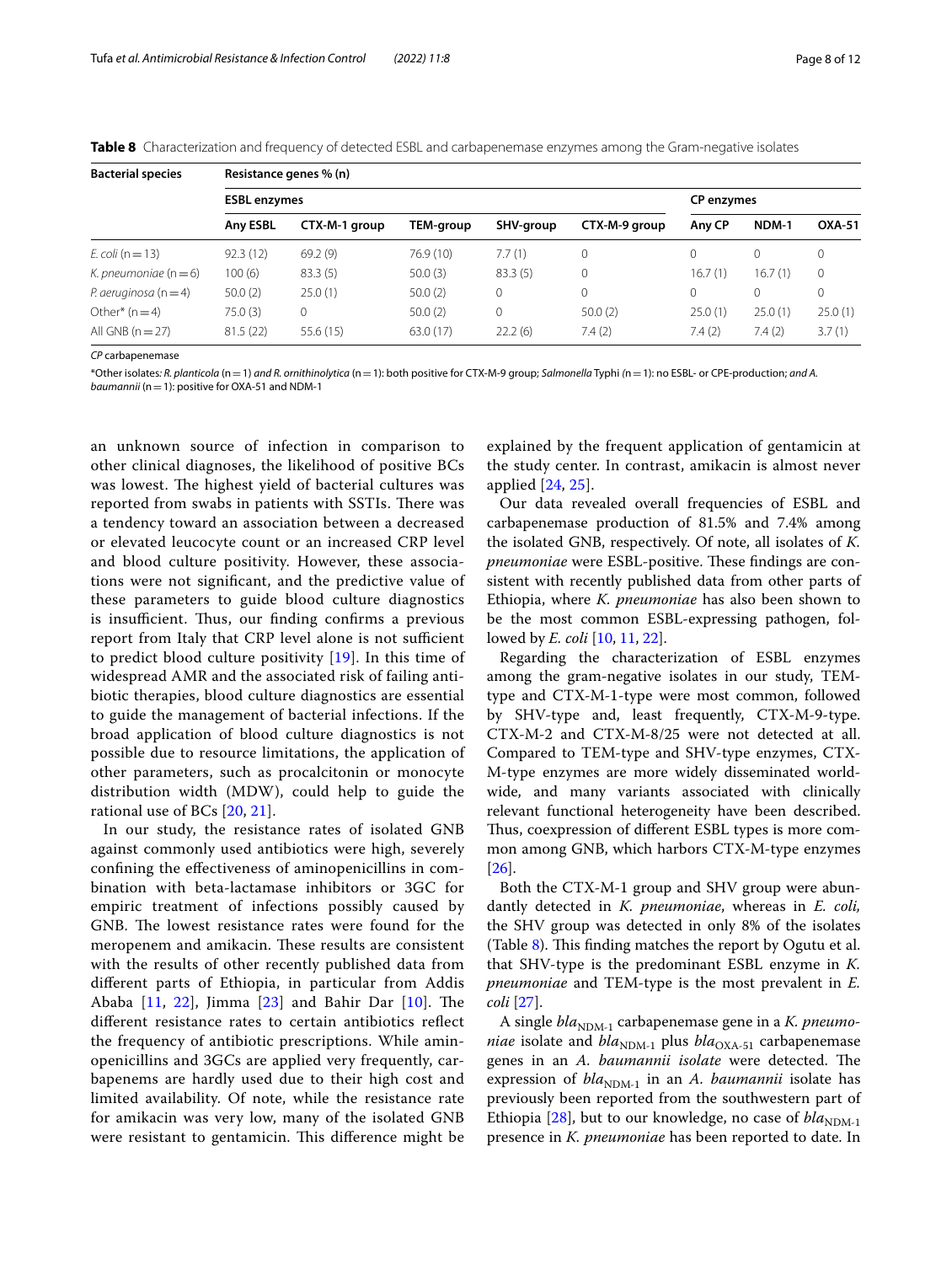<span id="page-8-0"></span>

|  |  |  |  |  | Table 9 Clinical-evaluation, Kirby-Bauer AST result and empirical treatment of participants with E. coli or K. pneumoniae |
|--|--|--|--|--|---------------------------------------------------------------------------------------------------------------------------|
|--|--|--|--|--|---------------------------------------------------------------------------------------------------------------------------|

| <b>Participant No</b> | <b>Bacterial isolate</b> |           | <b>Resistance against</b> |            | <b>Clinical diagnosis</b> | <b>Empirical antibiotic</b>         | <b>Effectiveness</b>       |
|-----------------------|--------------------------|-----------|---------------------------|------------|---------------------------|-------------------------------------|----------------------------|
|                       |                          | 3GC       | <b>Fluoroquinolones</b>   | Gentamicin |                           | treatment                           | of antibiotic<br>treatment |
| 20                    | E. coli                  | Yes       | Yes                       | <b>No</b>  | UTI                       | Ciprofloxacin                       | Ineffective*               |
| 56                    | E. coli                  | Yes       | <b>No</b>                 | Yes        | <b>RTI</b>                | Ceftriaxone, cloxacillin            | Effective                  |
| 258                   | E. coli                  | No        | Yes                       | Yes        | AFI                       | None                                |                            |
| 259                   | E. coli                  | Yes       | Yes                       | Yes        | AFI                       | None                                |                            |
| 264                   | E. coli                  | Yes       | No                        | No         | SSTI                      | Ceftriaxone, metroni-<br>dazole     | Ineffective                |
| 272                   | E. coli                  | Yes       | Yes                       | Yes        | SSTI                      | Cloxacillin                         | Ineffective                |
| 275                   | E. coli                  | Yes       | <b>No</b>                 | <b>No</b>  | SSTI                      | Ceftriaxone, metroni-<br>dazole     | Ineffective                |
| 351                   | E. coli                  | Yes       | Yes                       | Yes        | SSTI                      | Ceftriaxone metroni-<br>dazole      | Ineffective                |
| 411                   | E. coli                  | Yes       | Yes                       | Yes        | AFI                       | None                                |                            |
| 423                   | E. coli                  | <b>No</b> | Yes                       | Yes        | <b>RTI</b>                | None                                |                            |
| 432                   | E. coli                  | Yes       | Yes                       | Yes        | <b>RTI</b>                | Azithromycin, ceftri-<br>axone      | Ineffective                |
| 440                   | E. coli                  | Yes       | Yes                       | Yes        | UTI                       | Ceftriaxone                         | Ineffective                |
| 483                   | E. coli                  | Yes       | Yes                       | No         | AFI                       | Azithromycin, ceftri-<br>axone      | Ineffective                |
| 503                   | E. coli                  | <b>No</b> | <b>No</b>                 | No         | <b>RTI</b>                | None                                |                            |
| 568                   | E. coli                  | <b>No</b> | <b>No</b>                 | <b>No</b>  | AFI                       | None                                |                            |
| 639                   | E. coli                  | Yes       | <b>No</b>                 | No         | UTI                       | None                                |                            |
| 42                    | K. pneumoniae            | No        | <b>No</b>                 | No         | AFI                       | Ceftriaxone, gentamicin             | Effective                  |
| 59                    | K. pneumoniae            | No        | <b>No</b>                 | <b>No</b>  | <b>RTI</b>                | Ceftriaxone, metroni-<br>dazole     | Effective                  |
| 64                    | K. pneumoniae            | No        | Yes                       | No         | Meningitis / encephalitis | Ceftriaxone                         | Effective                  |
| 278                   | K. pneumoniae            | Yes       | Yes                       | Yes        | SSTI                      | Ceftriaxone, cloxacillin            | Ineffective                |
| 314                   | K. pneumoniae            | Yes       | Yes                       | Yes        | SSTI                      | Ceftriaxone, vancomycin Ineffective |                            |
| 332                   | K. pneumoniae            | Yes       | Yes                       | Not        | AFI, sepsis               | Ceftriaxone, gentamicin             | Effective                  |
| 545                   | K. pneumoniae            | Yes       | Yes                       | Yes        | UTI                       | Tuberculostatic treat-<br>ment      | Ineffective                |
| 677                   | K. pneumoniae            | Yes       | Not                       | No         | <b>RTI</b>                | Ceftazidime, vanco-<br>mycin        | Ineffective                |
| 681                   | K. pneumoniae            | Yes       | Yes                       | <b>No</b>  | <b>RTI</b>                | Ceftriaxone, vancomycin Ineffective |                            |

*3GC* 3rd generation cephalosporin, *UTI* urinary tract infection, *RTI* respiratory tract infection, *AFI* acute febrile illness (febrile disease with unknown source), *SSTI* skin and soft tissue infection

\*Inefective, high likelihood of empiric treatment failure based on in vitro AST result

general, this finding is not surprising since the  $bla_{NDM-1}$ carbapenemase genes in *K. pneumoniae* and *A. baumannii* have been commonly reported from other eastern African countries, such as Kenya, Uganda [[29\]](#page-10-28), Egypt [[30\]](#page-10-29) and Sudan [[31\]](#page-11-0).

In this study, most of the antibiotics initiated by the treating physicians for empiric treatment in the participating patients were inefective according to the AST. However, these data have to be interpreted with caution since most microbiological culturing was performed after initiation of empiric antibiotic therapy, and evaluation of the clinical success rate of the empirically initiated antibiotic therapies was not part of this investigation. Nevertheless, antibiotic resistance impairing the success of empiric antibiotic therapies seems alarmingly common, and local epidemiological resistance data should be taken into account before the initiation of antibiotic therapy [\[32\]](#page-11-1). An adaptation of the local empiric antibiotic therapy strategy could be all the more necessary, as the excessive use of 3GC could be one of the main reasons for the spread of ESBL-producing bacteria [\[33](#page-11-2)].

Selectively utilizing antibiotics based on the AST result is not only favorable for optimal treatment success but also plays a major role in combating the spread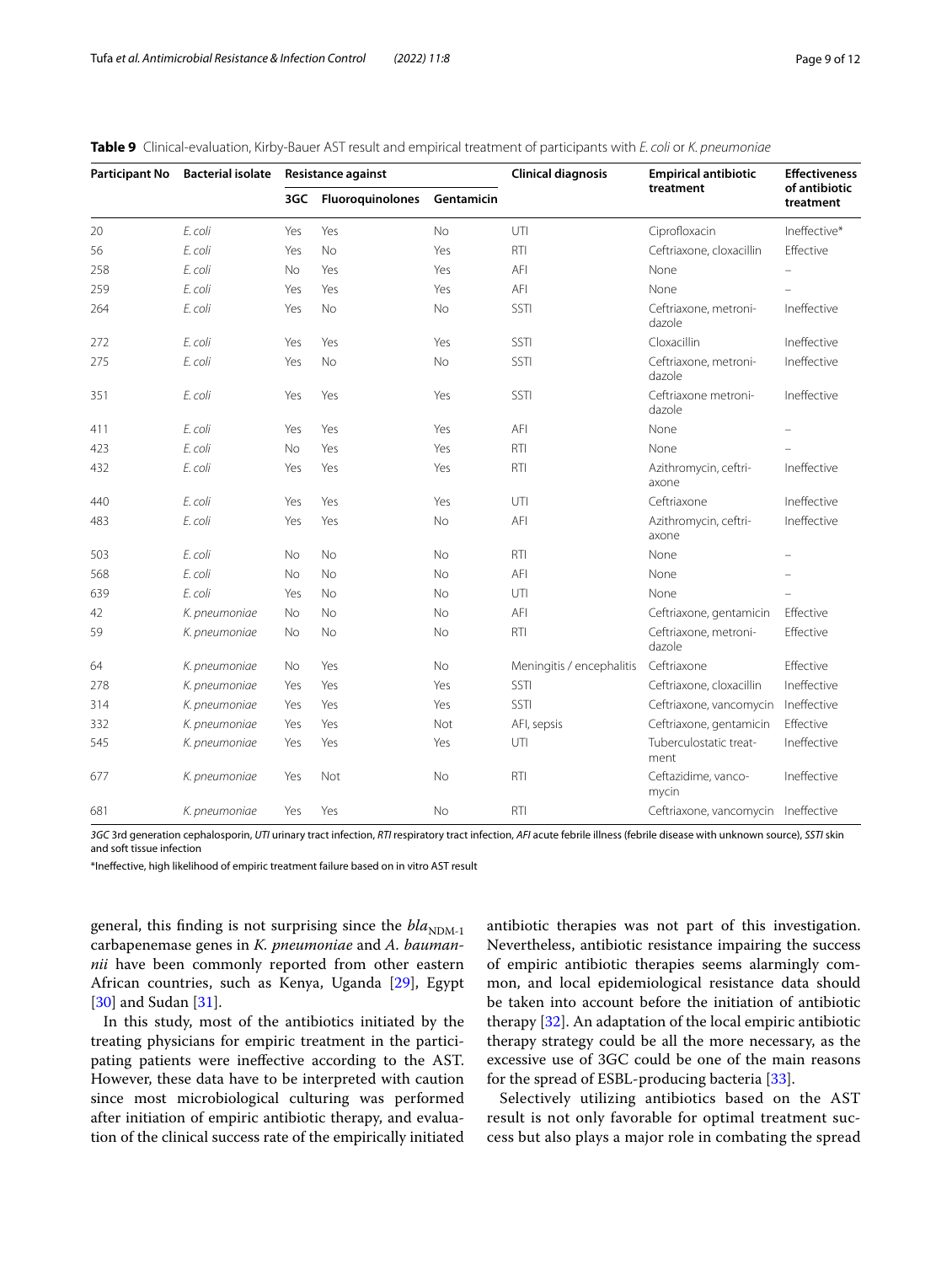of MDR bacteria. Adequate microbiological culturing before initiation of empiric antibiotic treatment is necessary to enable AST-based antibiotic therapy. As resources are limited and the supply of laboratory materials is unreliable at the study site, as at many other sites in low-income countries, it may not always be possible to perform comprehensive microbiological testing. In such cases, at least surveillance studies with the subsequent establishment of resistance statistics should be carried out to enable calculated antibiotic therapies adapted to the local resistance status. This might help to reduce the imprudent use of antibiotics [\[8](#page-10-7)].

A limitation of this study might be the impaired sensitivity of BCs, since for the frst 200 participants, a single locally prepared blood culture bottle was inoculated, and subsequently, only one set of standard commercially available blood culture bottles was used for blood culturing. The limited availability and high cost of commercially available blood culture bottles prevent the regular use of such products on site. Molecular resistance testing was not possible for all gram-negative isolates due to loss upon storage and transport. Our study did not investigate whether infections caused by ESBL- or carbapenemase-producing GNB were associated with reduced success of antibiotic therapies or increased mortality.

### **Conclusion**

In this study, conducted in a tertiary hospital in Ethiopia, we isolated GNB from patients with infectious diseases with high rates of MDR, including 3GC resistance, which is the most commonly used drug class for empiric antibiotic treatment. Based on local AST results, empiric treatment initiated in 72.2% of patients was likely inefective. As a cause of widespread drug resistance, we found a high prevalence of various ESBL enzymes, with TEMand CTX-M-1-types predominating. More than half of the gram-negative isolates harbored two or more ESBL genes. In addition, carbapenemases were detected in 7.4% of gram-negative isolates, despite the limited availability and infrequent use of carbapenems in the country. These findings underscore the need for regular microbiological testing of appropriate specimens before initiating empiric antibiotic treatment wherever possible. Therefore, there is an urgent need to strengthen AMS, take appropriate measures to regulate antibiotic use and monitor the emergence of resistant bacteria. In this study, we reported a low positivity rate (5.4%) for BCs, indicating the need for a new diagnostic approach such as plasma cell-free DNA sequencing or the use of MDW- or PCTguided blood culture to improve the positivity rate.

#### **Abbreviations**

3GC: 3Rd generation cephalosporin; AST: Antimicrobial susceptibility testing; BC: Blood cultures; CP: Carbapenemase; CTX-M: Cefotaximase-Munich; EDTA: Ethylene diamine tetraacetic acid; ESBL: Extended-spectrum β-lactamase; EUCAST: European Committee on Antimicrobial Susceptibility Testing; GNB: Gram-negative bacteria; IMP: Imipenemase metallo-β-lactamase; KPC: *K. pneumoniae* Carbapenemase; MBL: Metallo-beta-lactamase; MDR: Multidrug resistance; MDW: Monocyte distribution width; NDM: New Delhi metallo-βlactamase; OXA: Oxacillinase; PCR: Polymerase chain reaction; SHV: Sulfhydryl variable; SOPs: Standard operating procedures; TEM: Temoniera; VIM: Verona imipenemase.

#### **Acknowledgements**

The authors thank the study and laboratory team of the Hirsch Institute of Tropical Medicine in Asella, Ethiopia, and the staff of the Institute of Medical Microbiology and Hospital Hygiene, Heinrich Heine University, Düsseldorf, Germany for supporting this work.

#### **Authors' contributions**

TBT: Conception and design, performance of laboratory investigation acquisition, analysis, and interpretation of data, drafting of the manuscript and approval of the manuscript for publication. CM: Interpretation of data, critical revision of the manuscript and approval of the manuscript for publication. HMO: Conception and design, revision of the manuscript and approval of the manuscript for publication. TW: Supervision of the laboratory investigations, interpretation of the results and approval of the manuscript for publication. TN: Conception and design, revision of the manuscript and approval of the manuscript for publication. SA: Performance of laboratory investigations and approval of the manuscript for publication. ZH: Interpretation of data, revision of the manuscript and approval of the manuscript for publication. AS: Conception and design, revision of the manuscript and approval of the manuscript for publication. MB: Conception and design, revision of the manuscript and approval of the manuscript for publication. DH: Interpretation of data, critical revision of the manuscript and approval of the manuscript for publication. KP: Interpretation of data, critical revision of the manuscript and approval of the manuscript for publication. TL: Critical revision of the manuscript and approval of the manuscript for publication. AF: Conception and design, acquisition and interpretation of the data, revision of the manuscript and approval of the manuscript for publication. TF: Conception and design, interpretation and analysis of data, critical revision of the manuscript and approval of the manuscript for publication. All authors read and approved the fnal manuscript.

#### **Funding**

The frst author of this study, Tafese Beyene Tufa, was supported with stipends by the Bayer Foundation Talents for Africa Scholarship Program and by the Heinz Ansmann Foundation for AIDS research. There was no infuence of the funding organization on the analysis or interpretation of the described data.

#### **Availability of data and materials**

All relevant data generated or analyzed during this study are included in this article.

#### **Declarations**

### **Ethics approval and consent to participate**

The appropriate ethical review boards of Arsi University, Ethiopia (reference number A/U/H/S/C/120/6443/2017), the Oromia Regional Health Bureau, Ethiopia (reference number BEFO/AHBTFH/1-8/2017), and Düsseldorf University Hospital, Germany (reference number 5729) approved the study. Ethical clearance for sample transportation between Ethiopia and Germany was obtained from the National Ethical Review Board of the Ethiopian Ministry of Science and Technology (reference number 310/204/2017). Before the start of the study procedures, written informed consent to participate in the study was obtained from each study participant or, in the case of minors, from their legal guardians.

#### **Consent for publication**

The informed consent form signed by each study participant or, in the case of minors, the legal guardians contained consent for publication of anonymized data.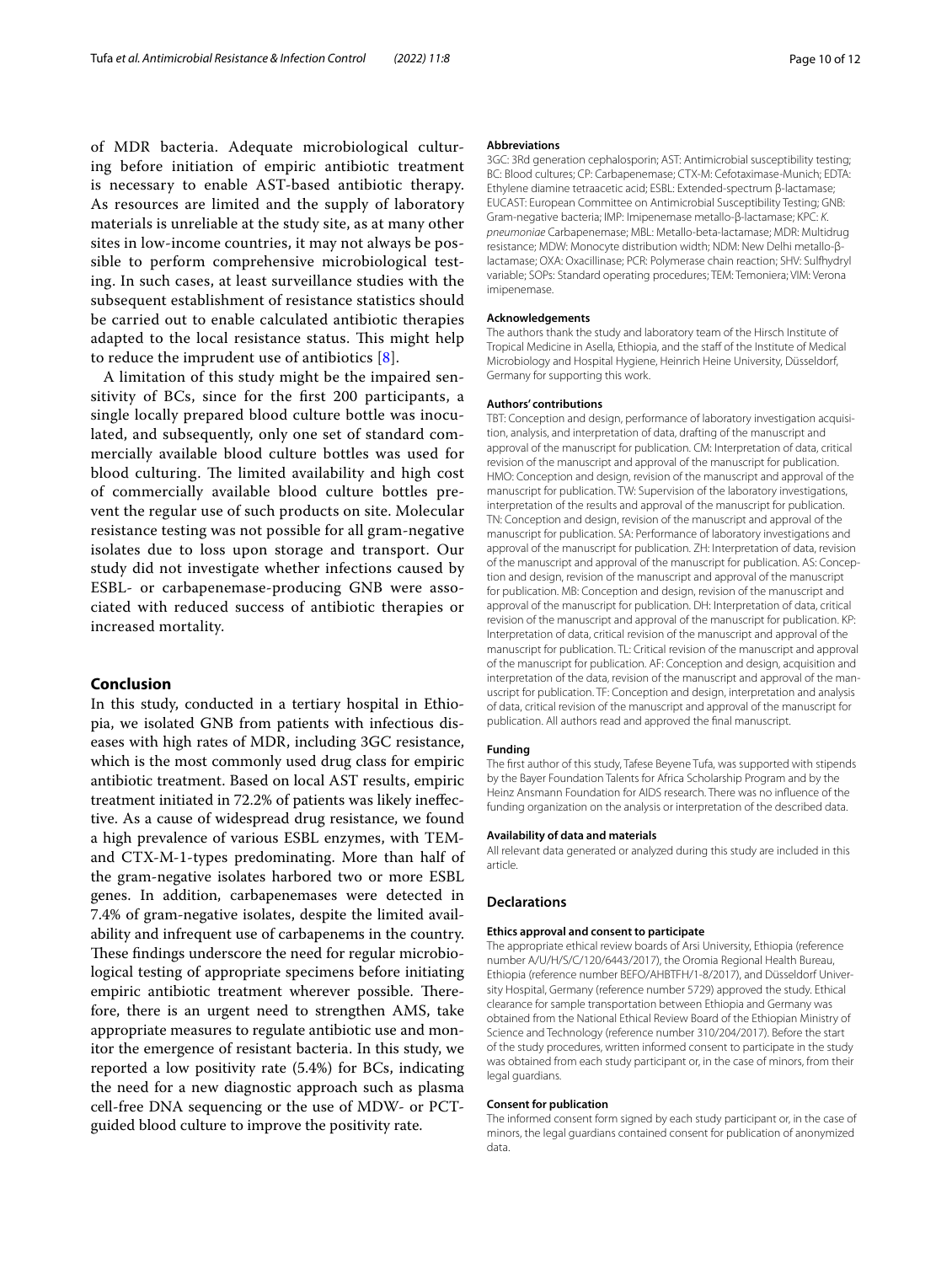#### **Competing interests**

The authors declare that they have no competing interests.

## **Author details**

<sup>1</sup>College of Health Sciences, Arsi University, P.O. Box 04, Asella, Ethiopia.<br><sup>2</sup>Department of Gastroenterology, Henatology and Infectious Diseases. Department of Gastroenterology, Hepatology and Infectious Diseases, University Hospital Duesseldorf, Medical Faculty of Heinrich Heine University, Moorenstr. 5, 40225 Duesseldorf, Germany. <sup>3</sup> Present Address: Hirsch Institute of Tropical Medicine, P.O. Box 04, Asella, Ethiopia. <sup>4</sup>Institute of Medical Microbiology and Hospital Hygiene, University Hospital Duesseldorf, Medical Faculty, Heinrich Heine University, Universitätsstr. 1, 40225 Duesseldorf, Germany. 5 Division Tropical Medicine, Department of Medicine, University Medical Center Hamburg-Eppendorf, Bernhard-Nacht-Straße 74, 20359 Hamburg, Germany. <sup>6</sup>Department of Infectious Diseases, Essen University Hospital, Essen, Germany. <sup>7</sup>Internal Medicine III - Gastroenterology and Infectious Diseases, University Hospital of Augsburg, Stenglinstr. 2, 86156 Augsburg, Germany.

## Received: 22 July 2021 Accepted: 3 January 2022 Published online: 15 January 2022

#### **References**

- <span id="page-10-0"></span>1. Misganaw A, Haregu TN, Deribe K, Tessema GA, Deribew A, Melaku YA, Amare AT, Abera SF, Gedefaw M, Dessalegn M, Lakew Y, Bekele T, Mohammed M, Yirsaw BD, Damtew SA, Krohn KJ, Achoki T, Blore J, Assefa Y, Naghavi M. National mortality burden due to communicable, noncommunicable, and other diseases in Ethiopia, 1990–2015: fndings from the Global Burden of Disease Study 2015. Popul Health Metr. 2017;15:29.
- <span id="page-10-1"></span>2. Alosaimy S, Jorgensen SCJ, Lagnf AM, Melvin S, Mynatt RP, Carlson TJ, Garey KW, Allen D, Venugopalan V, Veve M, Athans V, Saw S, Yost CN, Davis SL, Rybak MJ. 2020. Real-world multicenter analysis of clinical outcomes and safety of meropenem-vaborbactam in patients treated for serious gram-negative bacterial infections. Open Forum Infect Dis 7:ofaa051.
- <span id="page-10-2"></span>3. CDC. 2019. Antibiotic resistance threats in the United States. Atlanta, GA: US Department of Health and Human Services, CDC; 2019 wwwcdcgov/ DrugResistance/Biggest-Threatshtml.
- <span id="page-10-3"></span>4. Ruppé É, Woerther PL, Barbier F. Mechanisms of antimicrobial resistance in Gram-negative bacilli. Ann Intensive Care. 2015;5:61.
- <span id="page-10-4"></span>5. Bevan ER, Jones AM, Hawkey PM. Global epidemiology of CTX-M β-lactamases: temporal and geographical shifts in genotype. J Antimicrob Chemother. 2017;72:2145–55.
- <span id="page-10-5"></span>6. Martínez-Martínez L, González-López JJ. Carbapenemases in Enterobacteriaceae: types and molecular epidemiology. Enferm Infecc Microbiol Clin. 2014;32(Suppl 4):4–9.
- <span id="page-10-6"></span>7. Lester R, Musicha P, van Ginneken N, Dramowski A, Hamer DH, Garner P, Feasey NA. Prevalence and outcome of bloodstream infections due to third-generation cephalosporin-resistant Enterobacteriaceae in sub-Saharan Africa: a systematic review. J Antimicrob Chemother. 2020;75:492–507.
- <span id="page-10-7"></span>8. Leekha S, Terrell CL, Edson RS. General principles of antimicrobial therapy. Mayo Clin Proc. 2011;86:156–67.
- <span id="page-10-8"></span>9. Fuchs A, Tufa TB, Hörner J, Hurissa Z, Nordmann T, Bosselmann M, Abdissa S, Sorsa A, Orth HM, Jensen BO, MacKenzie C, Pfeffer K, Kaasch AJ, Bode JG, Häussinger D, Feldt T. 2021. Clinical and microbiological characterization of sepsis and evaluation of sepsis scores. PLoS One 16:e0247646.
- <span id="page-10-9"></span>10. Moges F, Eshetie S, Abebe W, Mekonnen F, Dagnew M, Endale A, Amare A, Feleke T, Gizachew M, Tiruneh M. 2019. High prevalence of extendedspectrum beta-lactamase-producing Gram-negative pathogens from patients attending Felege Hiwot Comprehensive Specialized Hospital, Bahir Dar, Amhara region. PLoS One 14:e0215177.
- <span id="page-10-10"></span>11. Beyene D, Bitew A, Fantew S, Mihret A, Evans M. 2019. Multidrug-resistant profle and prevalence of extended spectrum β-lactamase and carbapenemase production in fermentative Gram-negative bacilli recovered from patients and specimens referred to National Reference Laboratory, Addis Ababa, Ethiopia. PLoS One 14:e0222911.
- <span id="page-10-11"></span>12. Strauß LM, Dahms C, Becker K, Kramer A, Kaase M, Mellmann A. Development and evaluation of a novel universal β-lactamase gene subtyping assay for blaSHV, blaTEM and blaCTX-M using clinical and livestock-associated Escherichia coli. J Antimicrob Chemother. 2015;70:710–5.
- <span id="page-10-12"></span>13. Wendel AF, Brodner AH, Wydra S, Ressina S, Henrich B, Pfeffer K, Toleman MA, Mackenzie CR. Genetic characterization and emergence of the metallo-β-lactamase GIM-1 in Pseudomonas spp. and Enterobacteriaceae during a long-term outbreak. Antimicrob Agents Chemother. 2013;57:5162–5.
- <span id="page-10-13"></span>14. Huang XZ, Cash DM, Chahine MA, Nikolich MP, Craft DW. Development and validation of a multiplex TaqMan real-time PCR for rapid detection of genes encoding four types of class D carbapenemase in Acinetobacter baumannii. J Med Microbiol. 2012;61:1532–7.
- <span id="page-10-14"></span>15. Lubwama M, Phipps W, Najjuka CF, Kajumbula H, Ddungu H, Kambugu JB, Bwanga F. Bacteremia in febrile cancer patients in Uganda. BMC Res Notes. 2019;12:464.
- <span id="page-10-15"></span>16. Wasihun AG, Wlekidan LN, Gebremariam SA, Dejene TA, Welderufael AL, Haile TD, Muthupandian S. Bacteriological profle and antimicrobial susceptibility patterns of blood culture isolates among febrile patients in Mekelle Hospital. Northern Ethiopia Springerplus. 2015;4:314.
- <span id="page-10-16"></span>17. Moges F, Gizachew M, Dagnew M, Amare A, Sharew B, Eshetie S, Abebe W, Million Y, Feleke T, Tiruneh M. Multidrug resistance and extendedspectrum beta-lactamase producing Gram-negative bacteria from three Referral Hospitals of Amhara region. Ethiopia Ann Clin Microbiol Antimicrob. 2021;20:16.
- <span id="page-10-17"></span>18. Boyles TH, Davis K, Crede T, Malan J, Mendelson M, Lesosky M. Blood cultures taken from patients attending emergency departments in South Africa are an important antibiotic stewardship tool, which directly infuences patient management. BMC Infect Dis. 2015;15:410.
- <span id="page-10-18"></span>19. Bassetti M, Russo A, Righi E, Dolso E, Merelli M, Cannarsa N, D'Aurizio F, Sartor A, Curcio F. Comparison between procalcitonin and C-reactive protein to predict blood culture results in ICU patients. Crit Care. 2018;22:252.
- <span id="page-10-19"></span>20. Polilli E, Sozio F, Frattari A, Persichitti L, Sensi M, Posata R, Di Gregorio M, Sciacca A, Flacco ME, Manzoli L, Di Iorio G, Parruti G. 2020. Comparison of Monocyte Distribution Width (MDW) and Procalcitonin for early recognition of sepsis. PLoS One 15:e0227300.
- <span id="page-10-20"></span>21. Crouser ED, Parrillo JE, Seymour C, Angus DC, Bicking K, Tejidor L, Magari R, Careaga D, Williams J, Closser DR, Samoszuk M, Herren L, Robart E, Chaves F. Improved early detection of sepsis in the ED with a novel monocyte distribution width biomarker. Chest. 2017;152:518–26.
- <span id="page-10-21"></span>22. Teklu DS, Negeri AA, Legese MH, Bedada TL, Woldemariam HK, Tullu KD. Extended-spectrum beta-lactamase production and multi-drug resistance among Enterobacteriaceae isolated in Addis Ababa. Ethiopia Antimicrob Resist Infect Control. 2019;8:39.
- <span id="page-10-22"></span>23. Abayneh M, Tesfaw G, Abdissa A. Isolation of extended-spectrum β-lactamase- (ESBL-) producing *Escherichia coli* and Klebsiella pneumoniae from patients with community-onset urinary tract infections in Jimma University Specialized Hospital, Southwest Ethiopia. Can J Infect Dis Med Microbiol. 2018;2018:4846159.
- <span id="page-10-23"></span>24. Kettner M, Krćméry V. Development of gentamicin resistance in gramnegative bacteria in Czechoslovakia and correlation with its usage. Drugs Exp Clin Res. 1988;14:511–7.
- <span id="page-10-24"></span>25. Wang R, Yang Q, Zhang S, Hong Y, Zhang M, Jiang S. Trends and correlation of antibiotic susceptibility and antibiotic consumption at a large teaching hospital in China (2007–2016): a surveillance study. Ther Clin Risk Manag. 2019;15:1019–27.
- <span id="page-10-25"></span>26. D'Andrea MM, Arena F, Pallecchi L, Rossolini GM. CTX-M-type β-lactamases: a successful story of antibiotic resistance. Int J Med Microbiol. 2013;303:305–17.
- <span id="page-10-26"></span>27. Ogutu JO, Zhang Q, Huang Y, Yan H, Su L, Gao B, Zhang W, Zhao J, Cai W, Li W, Zhao H, Chen Y, Song W, Chen X, Fu Y, Zhang F. Development of a multiplex PCR system and its application in detection of blaSHV, blaTEM, blaCTX-M-1, blaCTX-M-9 and blaOXA-1 group genes in clinical Klebsiella pneumoniae and Escherichia coli strains. J Antibiot (Tokyo). 2015;68:725–33.
- <span id="page-10-27"></span>28. Pritsch M, Zeynudin A, Messerer M, Baumer S, Liegl G, Schubert S, Löscher T, Hoelscher M, Belachew T, Rachow A, Wieser A. First report on bla (NDM-1)-producing Acinetobacter baumannii in three clinical isolates from Ethiopia. BMC Infect Dis. 2017;17:180.
- <span id="page-10-28"></span>29. Ssekatawa K, Byarugaba DK, Wampande E, Ejobi F. A systematic review: the current status of carbapenem resistance in East Africa. BMC Res Notes. 2018;11:629.
- <span id="page-10-29"></span>30. Khalil MAF, Elgaml A, El-Mowafy M. Emergence of multidrug-resistant New Delhi metallo-β-lactamase-1-producing Klebsiella pneumoniae in Egypt. Microb Drug Resist. 2017;23:480–7.